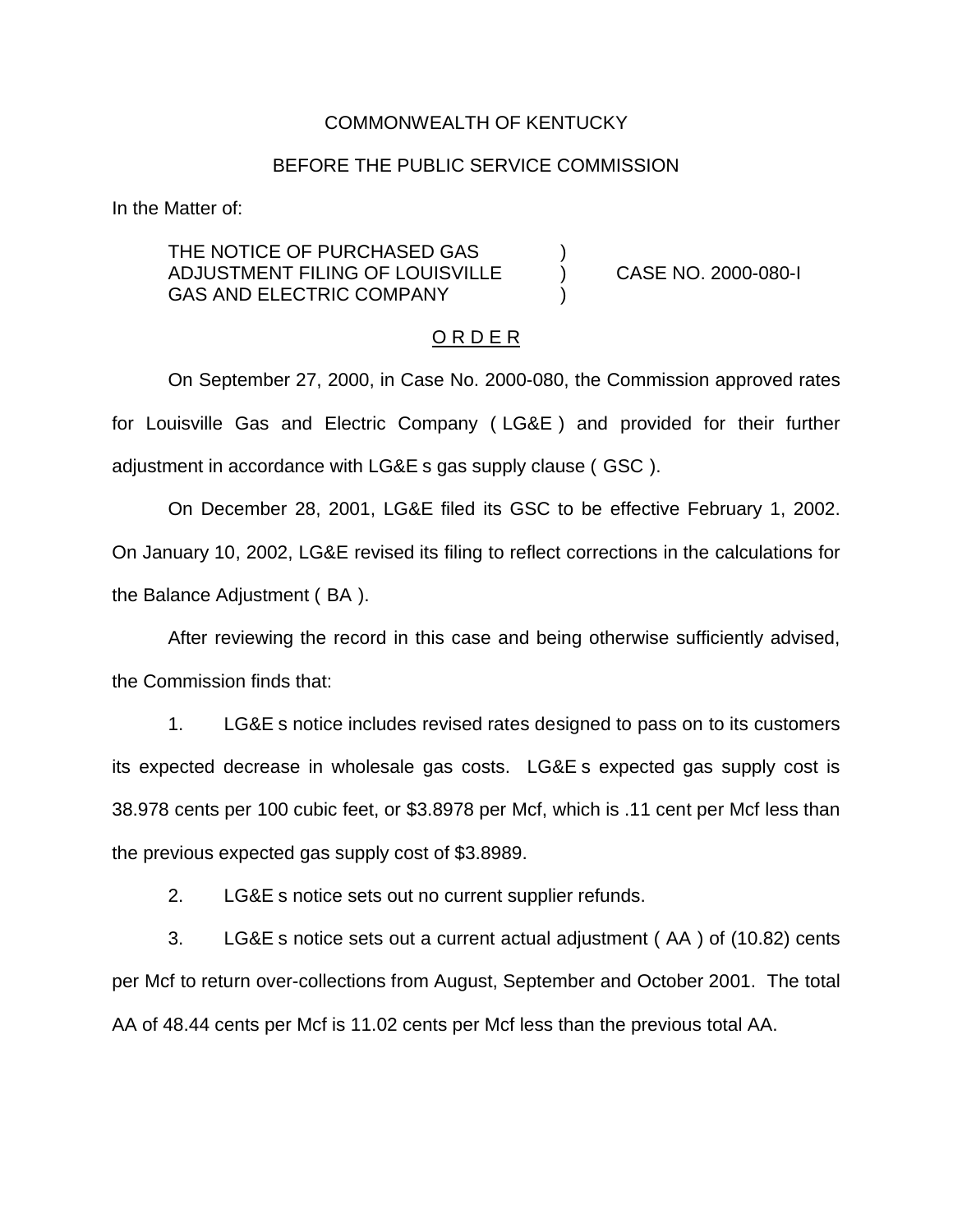4. LG&E s notice sets out a current Balance Adjustment ( BA ) of 1.44 cent per Mcf, which is .25 cent per Mcf more than the previous BA.

5. LG&E s notice sets out its Performance-Based Rate Recovery Component ( PBRRC ) of 16.31 cents per Mcf, which is designed to collect LG&E s portion of PBR savings from the 12 months ended October 31, 2001.

6. LG&E s gas supply cost component is 45.597 cents per 100 cubic feet or \$4.5597 per Mcf, which is 2.67 cents per Mcf less than the prior gas supply cost component of \$4.5864 per Mcf.

7. The rate in the Appendix to this Order is fair, just, and reasonable, in the public interest, and should be approved for gas supplied by LG&E on and after February 1, 2002.

IT IS THEREFORE ORDERED that:

1. The rate in the Appendix to this Order is approved for gas supplied on and after February 1, 2002.

2. Within 20 days of the date of this Order, LG&E shall file with this Commission its revised tariffs setting out the rate authorized herein.

Done at Frankfort, Kentucky, this 23<sup>rd</sup> day of January, 2002.

By the Commission

ATTEST:

 $\mathcal{D}$   $\sim$